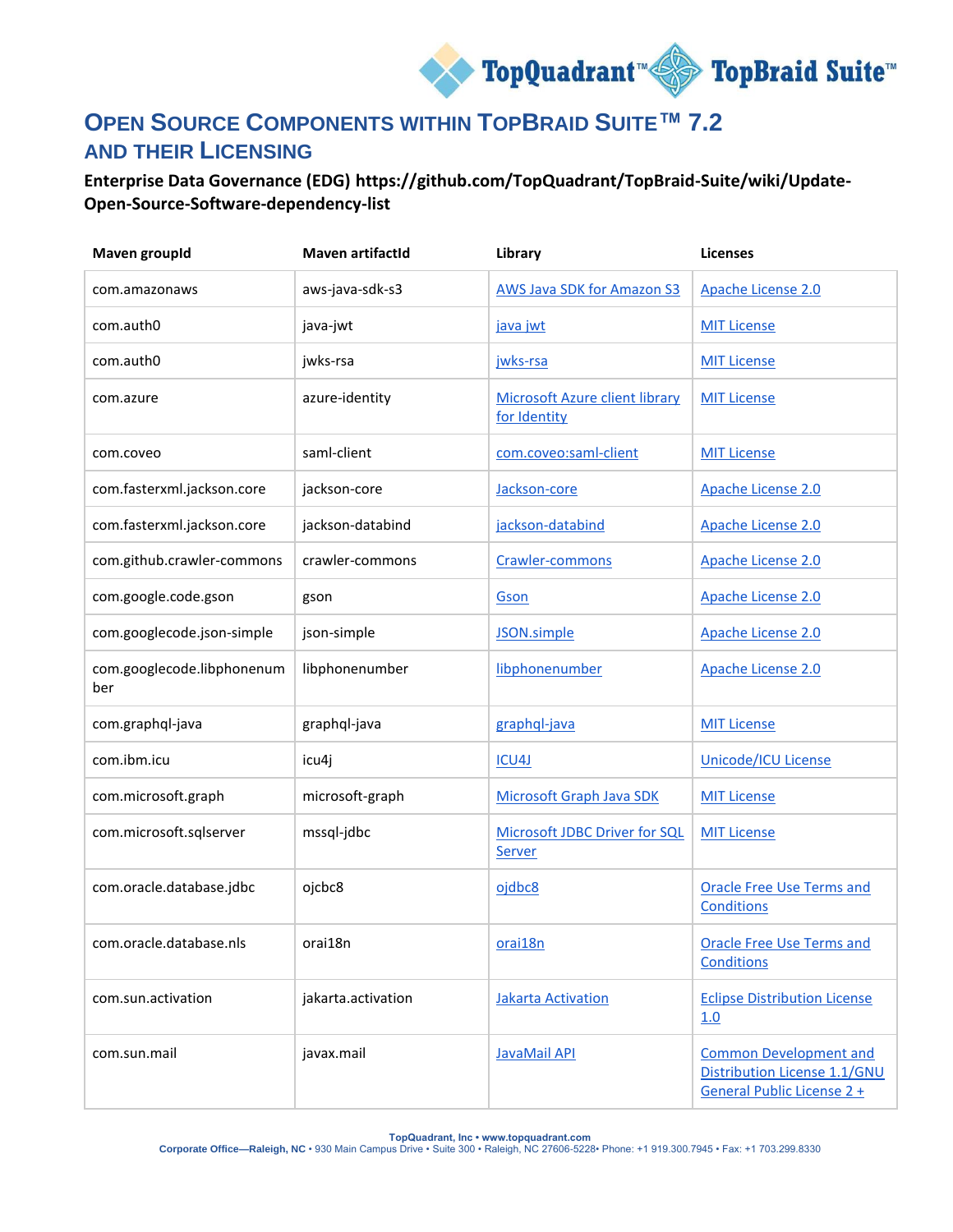



|                           |                      |                                                          | <b>Classpath Exception</b>                  |
|---------------------------|----------------------|----------------------------------------------------------|---------------------------------------------|
| commons-fileupload        | commons-fileupload   | <b>Apache Commons FileUpload</b>                         | Apache License 2.0                          |
| commons-validator         | commons-validator    | <b>Apache Commons Validator</b>                          | Apache License 2.0                          |
| info.picocli              | picocli              | picocli - a mighty tiny<br><b>Command Line Interface</b> | Apache License 2.0                          |
| jakarta.xml.bind          | jakarta.xml.bind-api | <b>Jakarta XML Binding API</b>                           | <b>Eclipse Distribution License</b><br>1.0  |
| net.sf.flexjson           | flexjson             | flexjson                                                 | Apache License 2.0                          |
| net.sourceforge.jtds      | jtds                 | <b>iTDS</b>                                              | <b>GNU Lesser General Public</b><br>License |
| org.antlr                 | antlr4-runtime       | <b>ANTLR 4 Runtime</b>                                   | <b>BSD License</b>                          |
| org.apache.commons        | commons-dbcp2        | <b>Apache Commons DBCP</b>                               | Apache License 2.0                          |
| org.apache.commons        | commons-text         | <b>Apache Commons Text</b>                               | Apache License 2.0                          |
| org.apache.httpcomponents | httpmime             | <b>Apache HttpClient Mime</b>                            | Apache License 2.0                          |
| org.apache.jena           | jena-cmds            | Apache Jena - Command line<br>tools                      | Apache License 2.0                          |
| org.apache.jena           | jena-geosparql       | <b>Apache Jena - GeoSPARQL</b><br><b>Engine</b>          | Apache License 2.0                          |
| org.apache.jena           | jena-tdb             | Apache Jena - TDB1 (Native<br><b>Triple Store)</b>       | Apache License 2.0                          |
| org.apache.jena           | jena-text            | <b>Apache Jena - SPARQL Text</b><br>Search               | Apache License 2.0                          |
| org.apache.logging.log4j  | log4j-api            | Apache Log4j API                                         | Apache License 2.0                          |
| org.apache.logging.log4j  | log4j-core           | Apache Log4j Core                                        | Apache License 2.0                          |
| org.apache.logging.log4j  | log4j-jul            | Apache Log4j JUL Adapter                                 | Apache License 2.0                          |
| org.apache.logging.log4j  | log4j-slf4j-impl     | Apache Log4j SLF4J Binding                               | Apache License 2.0                          |
| org.apache.logging.log4j  | log4j-web            | Apache Log4j Web                                         | Apache License 2.0                          |
| org.apache.lucene         | lucene-facet         | <b>Lucene Facets</b>                                     | Apache License 2.0                          |
| org.apache.lucene         | lucene-grouping      | <b>Lucene Grouping</b>                                   | Apache License 2.0                          |
| org.apache.lucene         | lucene-join          | Lucene Join                                              | Apache License 2.0                          |
| org.apache.tika           | tika-core            | Apache Tika core                                         | Apache License 2.0                          |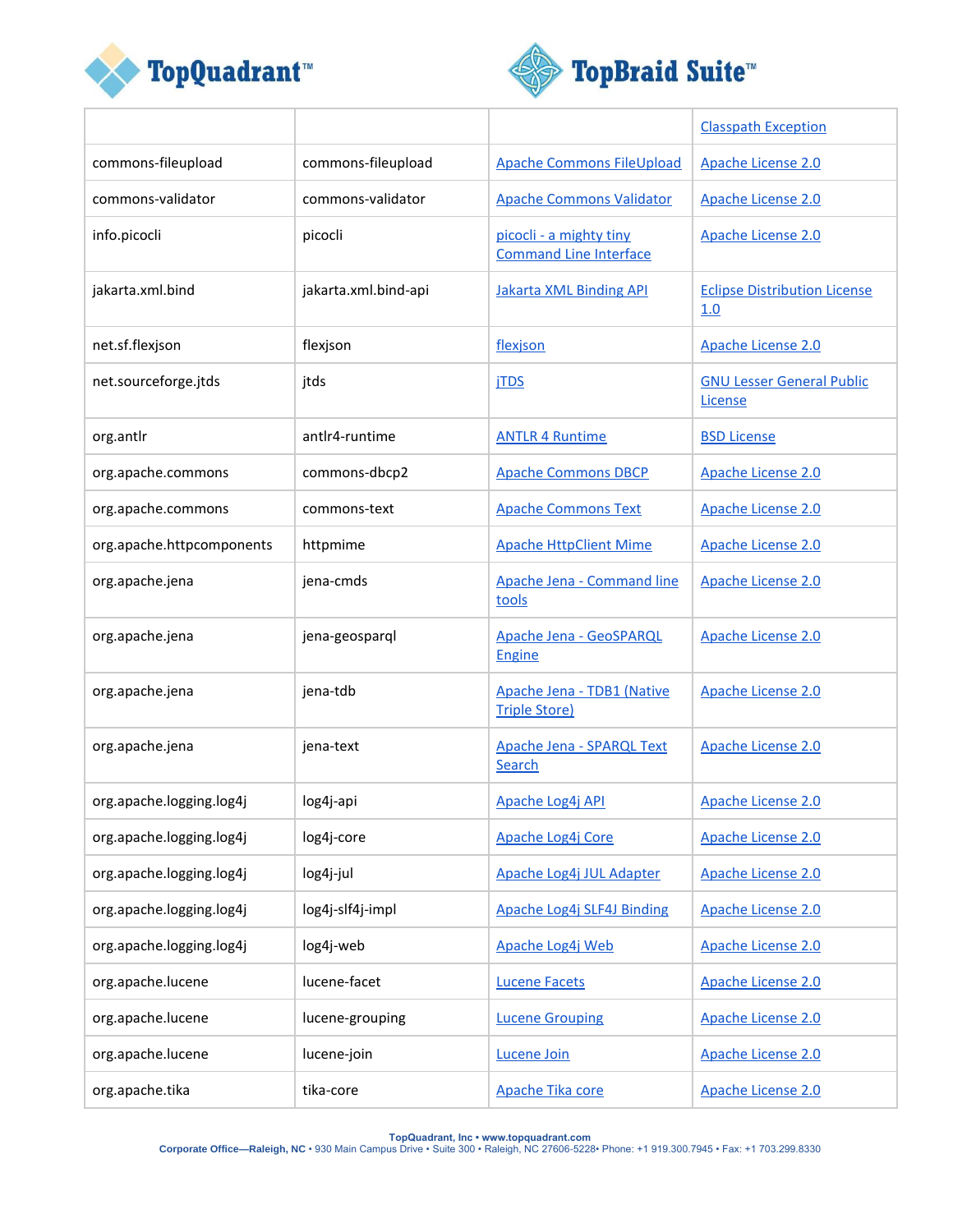



| org.apache.tika         | tika-parsers        | Apache Tika parsers                                 | Apache License 2.0                                      |
|-------------------------|---------------------|-----------------------------------------------------|---------------------------------------------------------|
| org.apache.tomcat.embed | tomcat-embed-jasper | tomcat-embed-jasper                                 | Apache License 2.0                                      |
| org.eclipse.jgit        | org.eclipse.jgit    | JGit - Core                                         | <b>Eclipse Distribution License</b><br>1.0              |
| org.graalvm.js          | js                  | Graaljs                                             | <b>Universal Permissive License</b><br>1.0; MIT License |
| org.graalvm.js          | js-scriptengine     | <b>Graaljs Scriptengine</b>                         | <b>Universal Permissive License</b><br>1.0              |
| org.jasypt              | jasypt              | <b>JASYPT: Java Simplified</b><br><b>Encryption</b> | Apache License 2.0                                      |
| org.jsoup               | jsoup               | jsoup Java HTML Parser                              | <b>MIT License</b>                                      |
| org.mariadb.jdbc        | mariadb-java-client | mariadb-java-client                                 | <b>GNU Lesser General Public</b><br>License 2.1         |
| org.quartz-scheduler    | quartz              | quartz                                              | Apache License 2.0                                      |
| org.seaborne.rdf-delta  | rdf-delta-base      | RDF Delta :: Base                                   | Apache License 2.0                                      |
| org.seaborne.rdf-delta  | rdf-delta-client    | <b>RDF Delta :: Client</b>                          | Apache License 2.0                                      |
| org.seaborne.rdf-delta  | rdf-patch           | <b>RDF Patch</b>                                    | Apache License 2.0                                      |
| org.slf4j               | jcl-over-slf4j      | JCL 1.2 implemented over<br>SLF4J                   | Apache License 2.0                                      |
| org.slf4j               | log4j-over-slf4j    | Log4j Implemented Over<br>SLF4J                     | Apache License 2.0                                      |
| org.slf4j               | slf4j-api           | <b>SLF4J API Module</b>                             | <b>MIT License</b>                                      |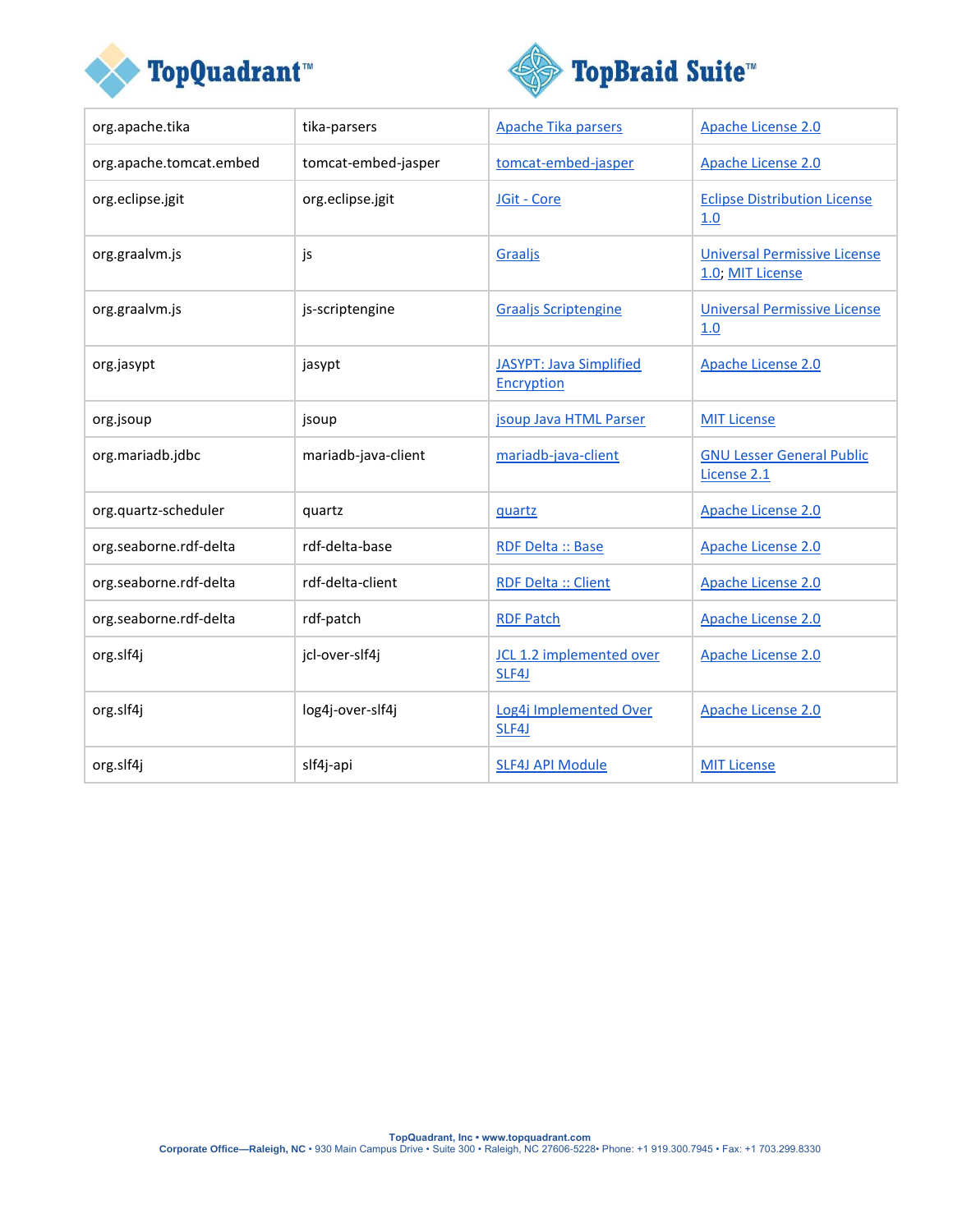



**EDG - UI/UX**

| <b>Licenses</b>                                                                                 |
|-------------------------------------------------------------------------------------------------|
| <b>MIT License</b>                                                                              |
| <b>MIT License</b>                                                                              |
| <b>MIT License</b>                                                                              |
| <b>MIT License</b>                                                                              |
| <b>MIT License</b>                                                                              |
| <b>MIT License</b>                                                                              |
| <b>MIT License</b>                                                                              |
| <b>MIT License</b>                                                                              |
| <b>MIT License</b>                                                                              |
| <b>MIT License</b>                                                                              |
| <b>MIT License</b>                                                                              |
| <b>MIT License</b>                                                                              |
| <b>MIT License</b>                                                                              |
| Attribution 4.0 International (CC BY 4.0) License; SIL Open<br><b>Font License; MIT License</b> |
| <b>MIT License</b>                                                                              |
| <b>MIT License</b>                                                                              |
| <b>MIT License</b>                                                                              |
| <b>MIT License</b>                                                                              |
| <b>MIT License</b>                                                                              |
| <b>MIT License</b>                                                                              |
| <b>MIT License</b>                                                                              |
| <b>MIT License</b>                                                                              |
| <b>MIT License</b>                                                                              |
| <b>3-Clause BSD License</b>                                                                     |
| <b>MIT License</b>                                                                              |
|                                                                                                 |

**TopQuadrant, Inc • www.topquadrant.com Corporate Office—Raleigh, NC** • 930 Main Campus Drive • Suite 300 • Raleigh, NC 27606-5228• Phone: +1 919.300.7945 • Fax: +1 703.299.8330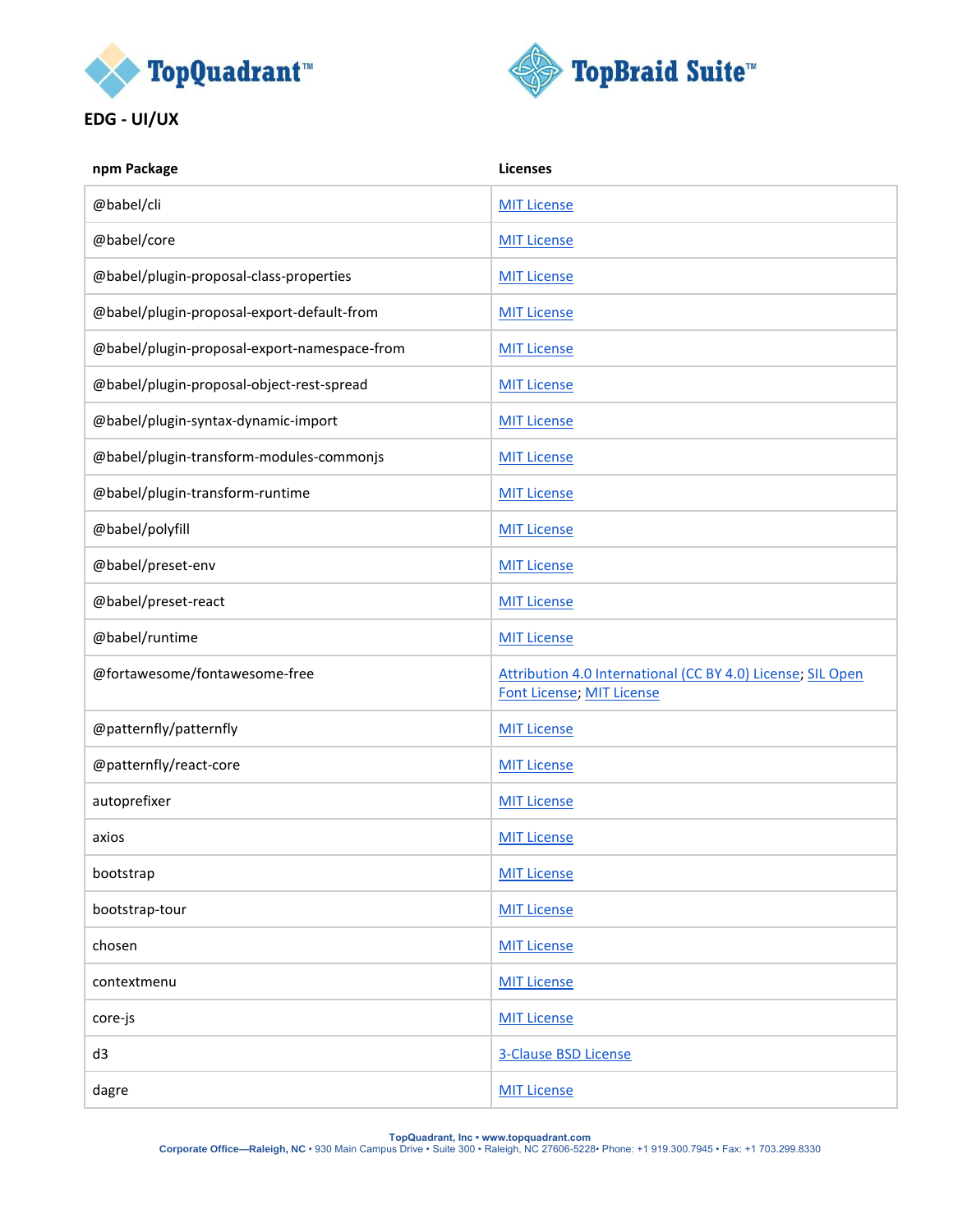



| dagre-d3                | <b>MIT License</b>                                   |
|-------------------------|------------------------------------------------------|
| datatables              | <b>MIT License</b>                                   |
| date-fns                | <b>MIT License</b>                                   |
| date-fns-tz             | <b>MIT License</b>                                   |
| datetime-picker         | <b>MIT License</b>                                   |
| deparam                 | <b>MIT License</b>                                   |
| dompurify               | Apache License 2.0 or Mozilla Public License 2.0     |
| esdoc                   | <b>MIT License</b>                                   |
| file-saver              | <b>MIT License</b>                                   |
| golden-layout           | <b>MIT License</b>                                   |
| graphiql                | <b>MIT License</b>                                   |
| graphql                 | <b>MIT License</b>                                   |
| graphql-anywhere        | <b>MIT License</b>                                   |
| graphql-tag             | <b>MIT License</b>                                   |
|                         |                                                      |
| hoist-non-react-statics | 3-Clause BSD License                                 |
| hotkeys                 | MIT License or GNU General Public License 2          |
| html-webpack-plugin     | <b>MIT License</b>                                   |
| imagemin                | <b>MIT License</b>                                   |
| immutability-helper     | <b>MIT License</b>                                   |
| isomorphic-fetch        | <b>MIT License</b>                                   |
| jqgrid                  | <b>3-Clause BSD License</b>                          |
| jqplot                  | MIT License or GNU General Public License 2          |
| jquery                  | <b>MIT License</b>                                   |
| jquery-cookie           | <b>MIT License or GNU General Public License</b>     |
| jquery-form             | MIT License or GNU Lesser General Public License 2.1 |
| jquery-layout           | <b>MIT License or GNU General Public License</b>     |
| jquery-ui               | <b>MIT License</b>                                   |

**TopQuadrant, Inc • www.topquadrant.com Corporate Office—Raleigh, NC** • 930 Main Campus Drive • Suite 300 • Raleigh, NC 27606-5228• Phone: +1 919.300.7945 • Fax: +1 703.299.8330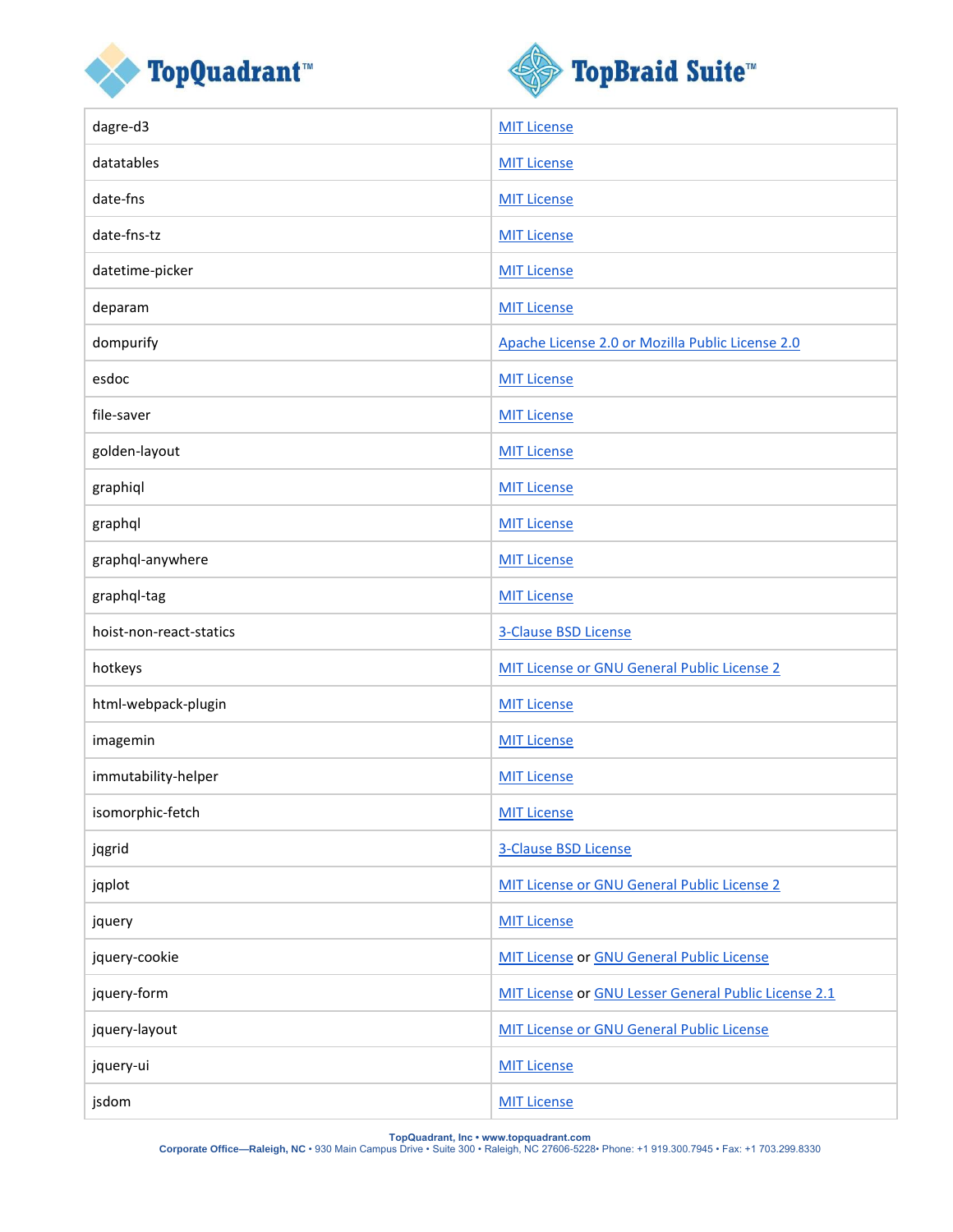



| jsdom-global                       | <b>MIT License</b>                          |
|------------------------------------|---------------------------------------------|
| jstree                             | <b>MIT License</b>                          |
| jszip                              | MIT License or GNU General Public License 3 |
| lodash                             | <b>MIT License</b>                          |
| memoize-one                        | <b>MIT License</b>                          |
| monaco-editor                      | <b>MIT License</b>                          |
| node-sass                          | <b>MIT License</b>                          |
| npm-run-all                        | <b>MIT License</b>                          |
| openajax                           | Apache License 2.0                          |
| optimize-css-assets-webpack-plugin | <b>MIT License</b>                          |
| popper.js                          | <b>MIT License</b>                          |
| postcss                            | <b>MIT License</b>                          |
| prop-types                         | <b>MIT License</b>                          |
| properties                         | <b>MIT License</b>                          |
|                                    |                                             |
| qs                                 | 3-Clause BSD License                        |
| react                              | <b>MIT License</b>                          |
| react-datepicker                   | <b>MIT License</b>                          |
| react-dom                          | <b>MIT License</b>                          |
| react-radio-group                  | <b>MIT License</b>                          |
| react-select                       | <b>MIT License</b>                          |
| react-select-event                 | <b>MIT License</b>                          |
| react-table                        | <b>MIT License</b>                          |
| react-virtualized-auto-sizer       | <b>MIT License</b>                          |
| react-window                       | <b>MIT License</b>                          |
| slick-carousel                     | <b>MIT License</b>                          |
| svg                                | <b>MIT License</b>                          |
| swagger-ui                         | Apache License 2.0                          |

**TopQuadrant, Inc • www.topquadrant.com Corporate Office—Raleigh, NC** • 930 Main Campus Drive • Suite 300 • Raleigh, NC 27606-5228• Phone: +1 919.300.7945 • Fax: +1 703.299.8330